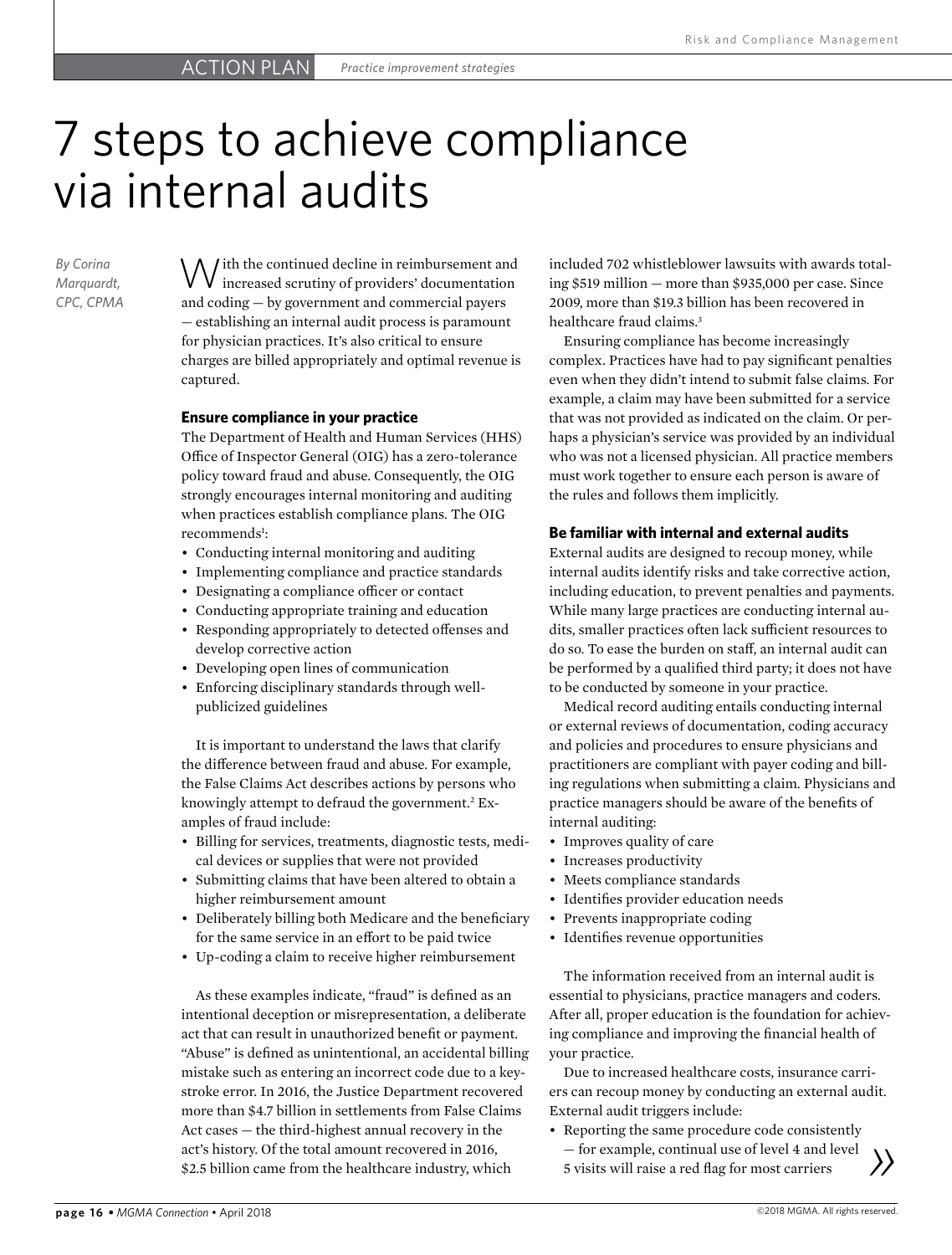The OIG recommends that medical practices, regardless of size, audit each practitioner at least annually to identify risk areas such as coding, billing, medical necessity, bundling and documentation issues. If a practitioner has a high percentage of errors, audits should be conducted more frequently. Reinforcement of the importance of correct coding, and consistently providing clear, accurate and detailed documentation for every patient encounter is critical. **Here are seven suggested steps to guide a successful internal audit:**

#### **STEP 1 Determine who will perform the audit**

**Generally there are three options for who conducts an audit:**

- A certified professional medical auditor Scope comprehension
- A certified clinical documentation improvement specialist (CDIS)
- A third-party objective auditor

Consider the following skills if you need to select an auditor:

- Extensive knowledge of medical data auditing, interpretation and analysis
- Familiarity with regulatory guidelines and payer medical policies
- 
- Sampling methodologies
- Understanding of risk analysis
- Knowledge of procedure and diagnosis coding, medical terminology, anatomy and physiology, as well as 1995 and 1997 E&M guidelines
- Ability to maintain confidentiality and communicate with practitioners in a professional manner

#### **STEP 2 Determine the audit type: prospective vs. retrospective**

A prospective audit is performed on charts for which claims have not yet been submitted. With this type of audit, identified issues can be corrected before claim submission, which eliminates payment corrections on the back end. The more common retrospective audit is performed on charts for which claims have already been submitted to the payer. The benefit is that claims are not held up pending audit results.

#### **STEP 3 Identify the scope and objectives**

Within the scope, your practice must first identify which providers will be reviewed — single provider or department review of all providers. Next, identify any specific high-risk target areas for review, such as high-level E&Ms, modifier 59 and the OIG hit list. Finally, determine the sample size and time frame.

#### **STEP 4 Determine the audit tools required**

**Consistently using the same audit tool increases the reliability of results. Here are four commonly used options:** 

**Marshfield Clinic:** Medicare's 1995 E&M **MAC:** Determine if your MAC Documentation Guidelines were betatested at Marshfield Clinic in Wisconsin, before the official release. As part of the process, the clinic developed an E&M audit worksheet, including a scoring system that is still widely used.

**Customized tool:** Depending on your practice, you may choose to customize an audit tool that meets specific needs.

recommends certain audit tools such as online specialty score sheets along with an E&M score sheet. Also, know the rules your MAC uses to score audits.

**CMS:** Your practice has the option to only apply CMS rules or to include additional payer policies as an extra layer. To simplify the audit process, many physician practices primarily apply CMS rules.

#### **STEP 5**

#### **Identify risk areas to be monitored**

**Focus on specific risk areas that must be mitigated to protect your practice and ensure compliance:** 

- Determine the effect of incorrect claims on reimbursement (CPT, ICD-10-CM, E&M)
- Reduce compliance risk exposure (OIG Work Plan, high-level E&Ms)
- Improve revenue capture (low-level E&Ms)

#### **STEP 6**

#### **Identify and track record variances**

**While there are many methods to identify and track error rates, the two most common options are:** 

- Record over record more widely recognized, less labor intensive, considered more subjective
- Code over code clearly defined errors, more effectively identifies trends, more labor intensive

Once you select a method, determine an appropriate accuracy and error rate. Most organizations set a 95% accuracy rate. OIG recommends an error rate of 5% or lower. Next, define the data required to perform an audit before you initiate the process. For example, you may want to trend by payer, but then realize you didn't track the payer while auditing.

#### **STEP 7**

#### **Report results and provide education**

Developing the report is often the most challenging part of an audit. A final report may include two sections — a claim detail audit spreadsheet and a summary report. Based on the audit results, provide education tailored for each physician. Most academic programs provide minimal E&M, CPT or ICD-10-CM coding education, which leaves providers at a disadvantage. Focus on addressing topics such as E&M key elements, time statements, EHR templates and procedure notes.